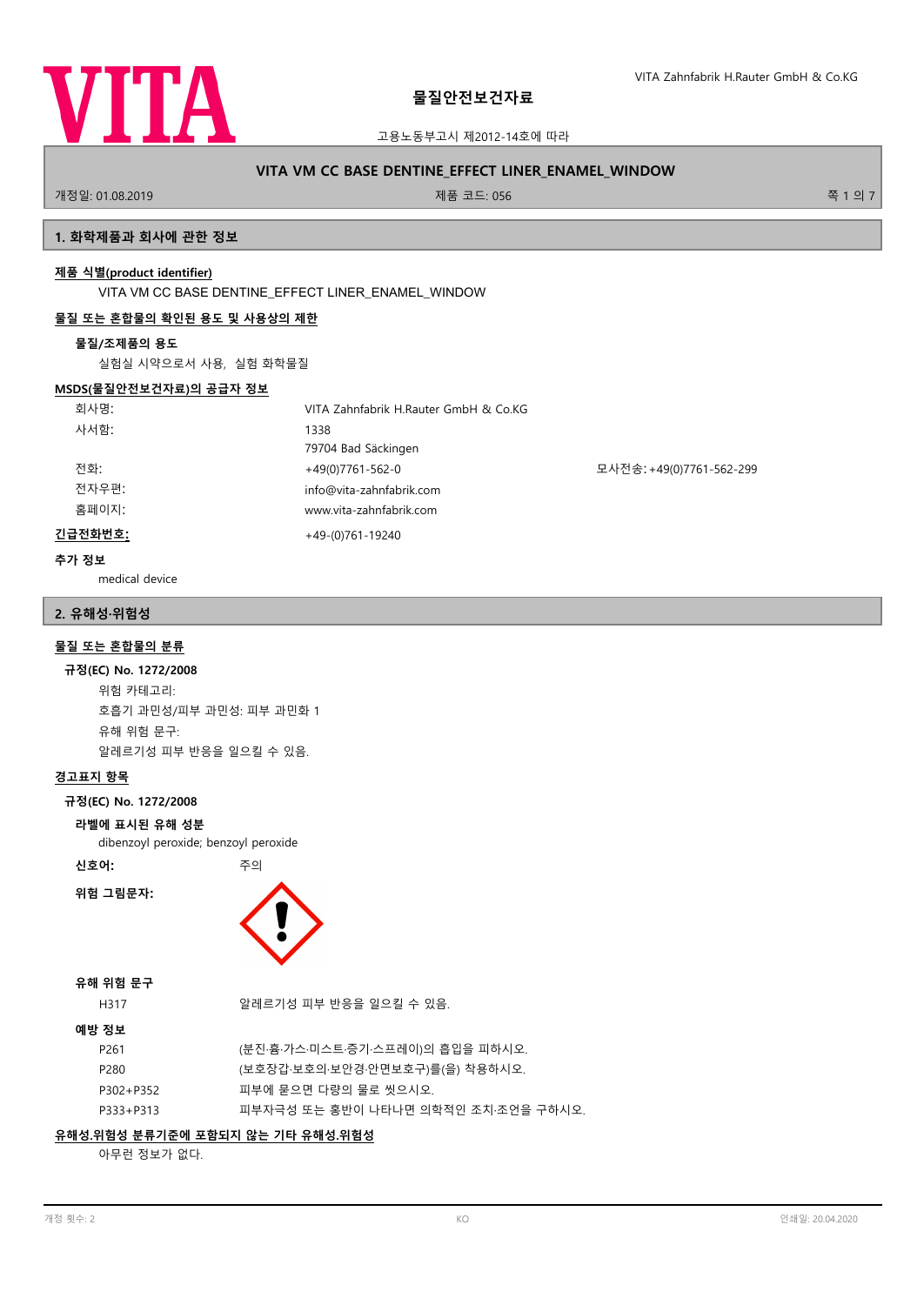

고용노동부고시 제2012-14호에 따라

## **VITA VM CC BASE DENTINE\_EFFECT LINER\_ENAMEL\_WINDOW**

개정일: 01.08.2019 제품 코드: 056 쪽 2 의 7

## **3. 구성성분의 명칭 및 함유량**

# **혼합물**

## **유해 성분**

| 명칭                                                                                            | 양             |
|-----------------------------------------------------------------------------------------------|---------------|
| GHS-분류                                                                                        |               |
| dibenzoyl peroxide; benzoyl peroxide                                                          | %<br>$\leq$ 1 |
| Org. Perox. B, Eye Irrit. 2, Skin Sens. 1, Aquatic Acute 1, Aquatic Chronic 1; H241 H319 H317 |               |
| H400 H410                                                                                     |               |
|                                                                                               |               |

H 전체 문구: 16장을 참조하시오.

## **4. 응급조치 요령**

## **응급 처치**

### **흡입후**

신선한 공기를 공급한다. 의심이 되거나 증상이 발견되면 진찰을 받는다.

#### **다음 피부 접촉**

피부와 접촉시 즉시 물 와(과) 비누로 씻어 낸다. 오염된 모든 의복은 즉시 벗고 다시 사용 전 세척하시오.

의사의 치료 필요.

#### **가. 눈에 들어갔을 때**

세안컵이나 물을 사용하여 즉시 주의 깊게, 그리고 철저하게 세척한다. 눈 자극이 있을 경우 안과의사의 진찰을 받는다.

#### **먹었을 때**

구강을 즉시 헹군 후 물을 충분히 마신다.

## **가장 중요한 급성 및 지연성 증상과 영향**

아무런 정보가 없다.

#### **즉시 의료진의 진찰과 특별 치료가 필요함**

증상에 따라 치료하시오.

#### **5. 폭발·화재시 대처방법**

#### **소화제**

## **적절한 소화물질**

주변 환경에 따라 소화 방법을 선택한다.

### **물질이나 혼합물로 부터 발생하는 특별한 위험**

비가연성.

#### **소방대원을 위한 정보**

자급식 호흡구와 화학물질 방호복을 착용하시오. 전신 보호복.

### **추가 정보**

가스/증기/연무를 물 분사로 가라앉힌다. 오염된 소화수는 별도로 모은다. 하수설비나 수환경에 유입되지 않게

한다.

#### **6. 누출 사고 시 대처방법**

#### **개인 예방조치, 보호구 및 응급조치**

적절히 환기하시오. 분진 발생을 피하시오. 분진을 흡입하지 마시오. 피부와 눈, 그리고 의복과 접촉하지 않도록 한다. 개인 보호 장비 사용.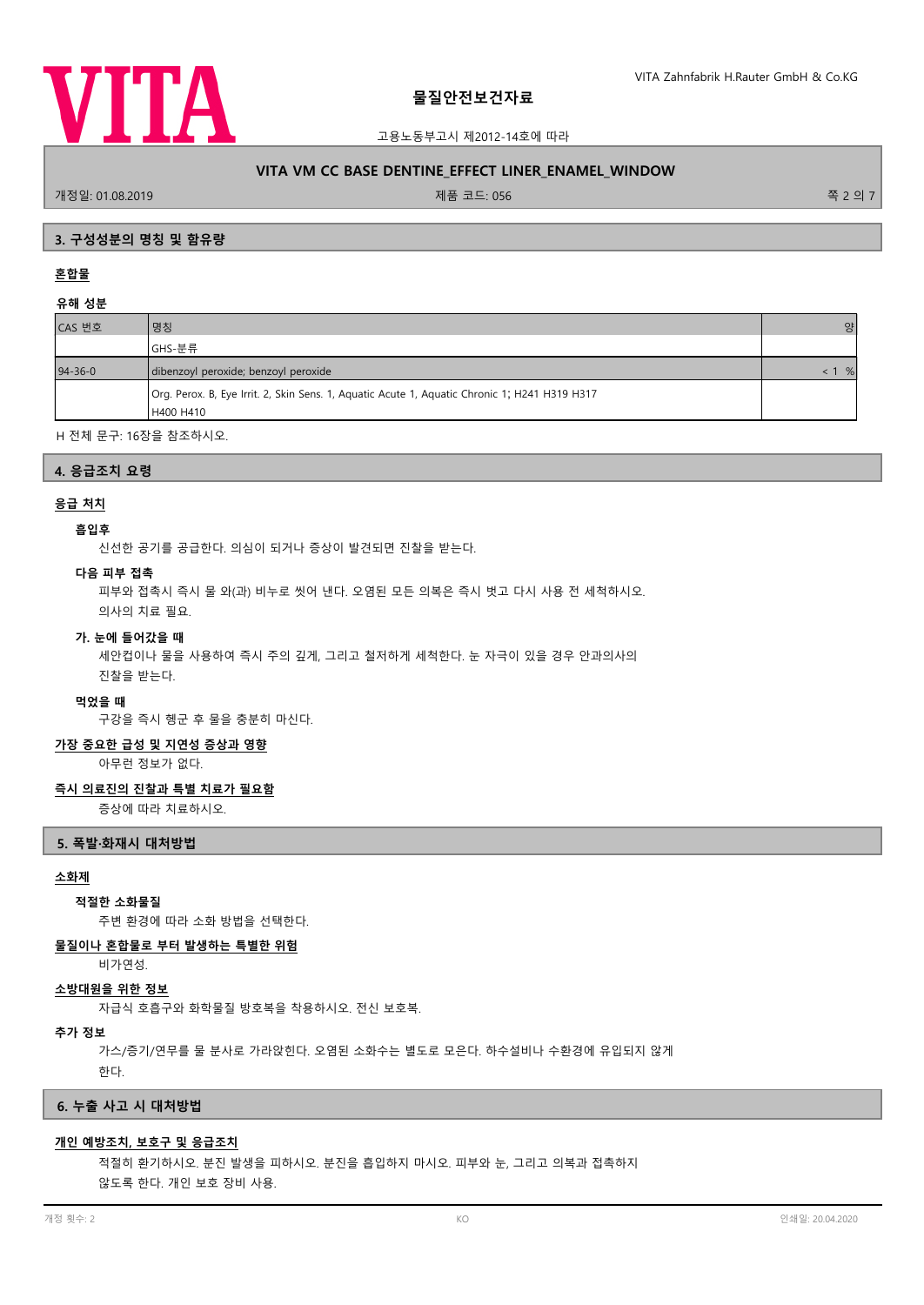

### 고용노동부고시 제2012-14호에 따라

## **VITA VM CC BASE DENTINE\_EFFECT LINER\_ENAMEL\_WINDOW**

개정일: 01.08.2019 제품 코드: 056 쪽 3 의 7

## **환경 보호 조치**

하수설비나 수환경으로 유출되지 않게 한다.

#### **정화 및 제거 방법 및 물질**

기계적으로 수집한다. 인수한 물질을 폐기물 규정에 따라 처리한다.

#### **다른 항을 참조**

안전 취급: 참조 단락 7 개인 보호구: 참조 단락 8 폐기물 처리: 참조 단락 13

# **7. 취급 및 저장방법**

# **안전취급요령**

**안전취급 요령**

어떤 특별한 주의 조치가 필요하지 않다.

#### **화재와 폭발 예방 조치**

어떤 특별한 화재예방 조치가 필요하지 않다.

## **피해야 하는 물질 정보를 포함한 안전 저장 조건**

**보관실 및 용기에 대한 요구 사항**

컨테이너를 단단히 닫는다.

#### **공동 창고 시설 관련 참고사항**

어떤 특별한 주의 조치가 필요하지 않다.

### **8. 노출방지 및 개인보호구**

## **제어 파라메타(control parameters)**

#### **작업장 한계값**

| CAS 번호        | 명칭                       | ppm | mq/m <sup>3</sup> | 개/㎝ | 범주         | 츠 |
|---------------|--------------------------|-----|-------------------|-----|------------|---|
| $94 - 36 - 0$ | 과산화벤조일; Benzoyl peroxide |     |                   |     | <b>TWA</b> |   |

## **노출 방지**



#### **보호 및 위생 조치**

극도로 오염된 의복은 즉시 폐기한다. 피부 보호 프로그램을 만들어 준수한다. 작업을 끝내고 휴식을 취하기 전에 손과 얼굴을 씻고 필요하면 샤워를 한다. 작업장에서는 식사를 하거나 마시거나 흡연 또는 재채기를 하지 않는다.

# **눈/얼굴 보호**

보안경/안면보호구를을 착용하시오.

## **손 보호**

화학물질을 취급할 때 CE 마크와 4자리 검사번호가 부착된 내화학성 장갑만을 착용해야 한다. 내화학성 보호장갑은 위험물질의 농도와 양, 그리고 작업장의 상황에 따라 적합한 타입을 선택해야 한다. 특별한 용도로 사용할 경우 위에서 언급한 보호장갑의 내화학성에 대하여 장갑 제조사와 명확하게 논의하는 것이 좋다. 교체 주기(최대 착용 시간) 480 min 권장 장갑 브랜드 KCL DermatrilP NBR (니트릴 고무)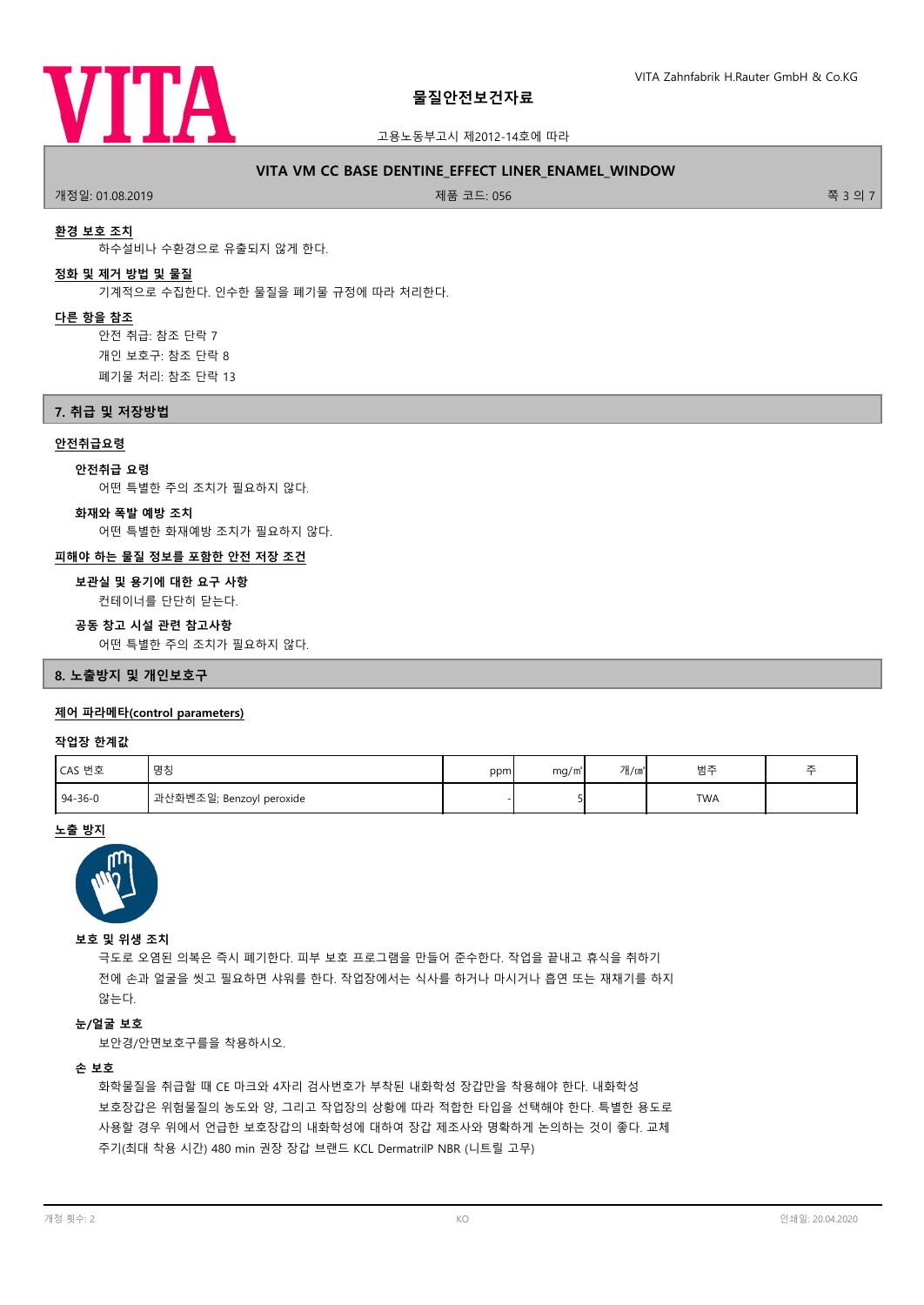

고용노동부고시 제2012-14호에 따라

# **VITA VM CC BASE DENTINE\_EFFECT LINER\_ENAMEL\_WINDOW**

개정일: 01.08.2019 제품 코드: 056 쪽 4 의 7

### **보호복**

보호의의사용.

**호흡기 보호**

중요한 위치에서는 적절한 환기와 함께 부분 배출을 한다.

# **9. 물리화학적 특성**

| 기본적 물리화학적 특성에 대한 정보    |    |                 |  |
|------------------------|----|-----------------|--|
| 응집 상태:                 | 고체 |                 |  |
| 색상:                    |    |                 |  |
| 냄새:                    | 특성 |                 |  |
| pH:                    |    | 확정되지 않음         |  |
| 상태 변화                  |    |                 |  |
| 녹는점:                   |    | 확정되지 않음         |  |
| 초기 끓는점과 끓는점 범위:        |    | 확정되지 않음         |  |
| 인화점:                   |    | >250 °C         |  |
| 가연성                    |    |                 |  |
| 고체:                    |    | 확정되지 않음         |  |
| 가스:                    |    | 해당없음            |  |
| 폭발 속성                  |    |                 |  |
| 이 제품은 아니다: 폭발성.        |    |                 |  |
| 하한 폭발 한계:              |    | 확정되지 않음         |  |
| 폭발 상한 한계:              |    | 확정되지 않음         |  |
| 자연발화온도                 |    |                 |  |
| 고체:                    |    | 확정되지 않음         |  |
| 가스:                    |    | 해당없음            |  |
| 분해 온도:                 |    | 확정되지 않음         |  |
| 산화 특성                  |    |                 |  |
| 비산화성.                  |    |                 |  |
| 증기압:                   |    | $\le$ =1100 hPa |  |
| (장소 50 °C)             |    |                 |  |
| 밀도:                    |    | 확정되지 않음         |  |
| 수용해도:                  |    | 아니오             |  |
| 다른 용제에서 용해도<br>확정되지 않음 |    |                 |  |
| 분배 계수:                 |    | 확정되지 않음         |  |
| 증기밀도:                  |    | 확정되지 않음         |  |
| 증발률:                   |    | 확정되지 않음         |  |
| 그 밖의 참고사항              |    |                 |  |
| 고형 성분 함량:              |    | 100,0 %         |  |

# **10. 안정성 및 반응성**

## **반응성**

규정에 따라 취급 및 저장될 경우, 유해 반응이 없음.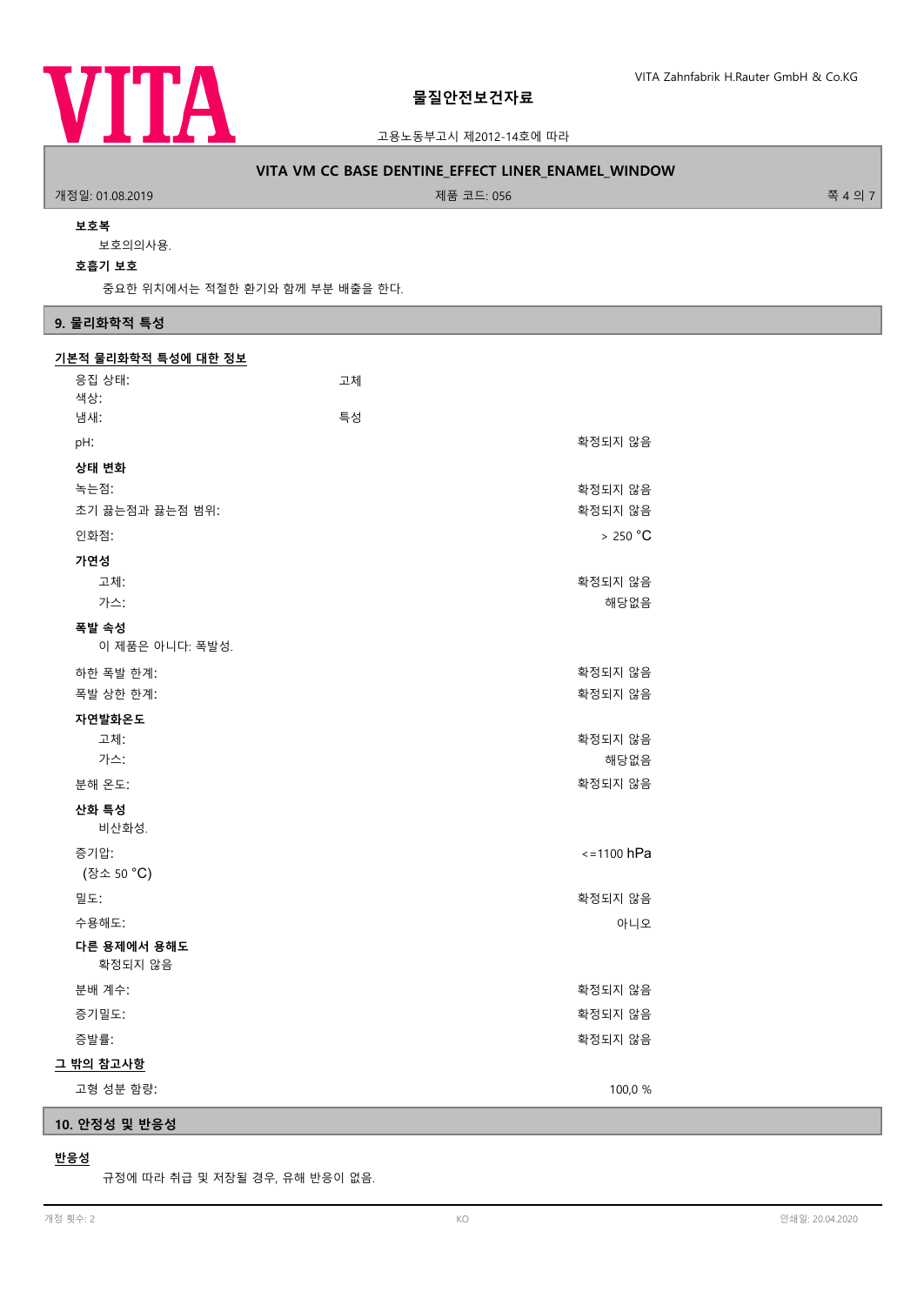

### 고용노동부고시 제2012-14호에 따라

## **VITA VM CC BASE DENTINE\_EFFECT LINER\_ENAMEL\_WINDOW**

개정일: 01.08.2019 제품 코드: 056 쪽 5 의 7

#### **화학적 안전성**

본 제품을 통상의 상온에서 저장하면 안정함.

## **위험한 반응 가능성**

알려진 유해 반응은 없음.

#### **피해야 할 조건**

없음/없음

## **피해야 할 물질**

아무런 정보가 없다.

#### **유해한 분해산물**

유해분해물은 알려지지 않음.

## **11. 독성에 관한 정보**

### **독성학적 영향에 대한 정보**

#### **급성 독성**

제공된 데이터에 근거해 분류 기준을 충족하지 않음.

#### **자극 및 부식작용**

제공된 데이터에 근거해 분류 기준을 충족하지 않음.

#### **민감화 효과**

알레르기성 피부 반응을 일으킬 수 있음. (dibenzoyl peroxide; benzoyl peroxide)

#### **발암성, 변이원성 , 생식 독성**

제공된 데이터에 근거해 분류 기준을 충족하지 않음.

#### **STOT-단일 노출**

제공된 데이터에 근거해 분류 기준을 충족하지 않음.

#### **STOT-반복 노출**

제공된 데이터에 근거해 분류 기준을 충족하지 않음.

#### **흡인 위해성**

제공된 데이터에 근거해 분류 기준을 충족하지 않음.

## **테스트에 대한 추가 정보**

이 혼합물은 규정 (EC) No. 1272/2008 [CLP]의 의미에서 위험물질로 분류되어 있다.

### **12. 환경에 미치는 영향**

#### **독성**

이 제품은 아니다: 환경독성.

### **잔류성 및 분해성**

이 제품은 검사를 받지 않은 제품이다.

#### **생물농축성**

이 제품은 검사를 받지 않은 제품이다.

## **토양 이동성**

이 제품은 검사를 받지 않은 제품이다.

## **기타 유해 영향**

아무런 정보가 없다.

#### **추가 정보**

환경으로 배출하지 마시오.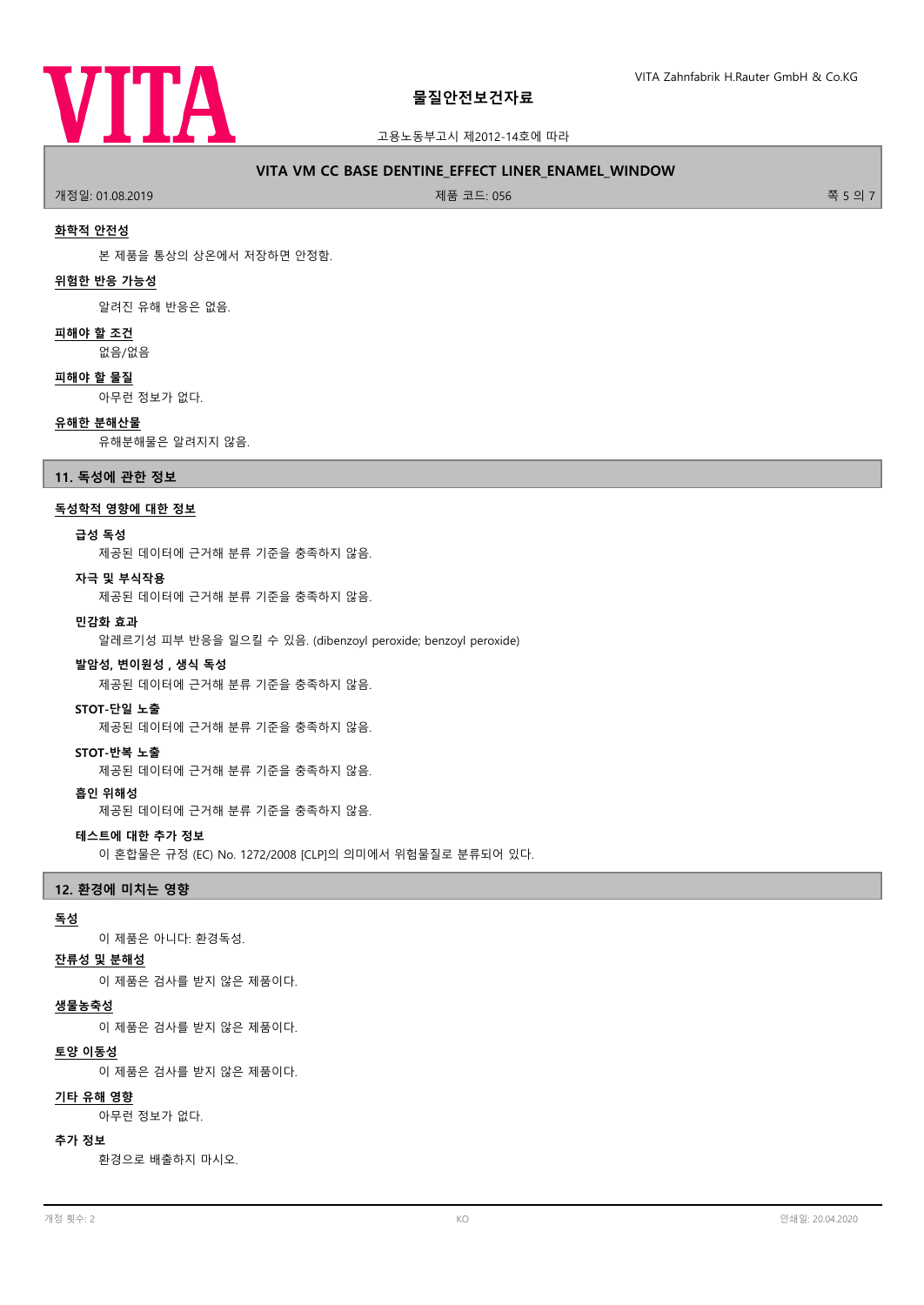

고용노동부고시 제2012-14호에 따라

## **VITA VM CC BASE DENTINE\_EFFECT LINER\_ENAMEL\_WINDOW**

.<br>개정일: 01.08.2019 제품 코드: 056 쪽 6 의 7

### **13. 폐기시 주의사항**

# **폐기 방법**

**권장사항**

하수설비나 수환경으로 유출되지 않게 한다. 폐기물은 해당 법규에 따라 폐기하시오.

**오염된 포장**

물을 충분히 사용하여 세척한다. 완전히 비운 포장재는 재활용할 수 있다.

# **14. 운송에 필요한 정보**

| 해상 운송 (IMDG)             |                                                          |  |
|--------------------------|----------------------------------------------------------|--|
| UN-번호:                   | No dangerous good in sense of this transport regulation. |  |
| UN 적정 배송 명칭 <u>:</u>     | No dangerous good in sense of this transport regulation. |  |
| 운송 위험 등급 <u>:</u>        | No dangerous good in sense of this transport regulation. |  |
| <u>용기등급:</u>             | No dangerous good in sense of this transport regulation. |  |
| 항공 운송 (ICAO-TI/IATA-DGR) |                                                          |  |
| UN-번호:                   | No dangerous good in sense of this transport regulation. |  |
| UN 적정 배송 명칭:             | No dangerous good in sense of this transport regulation. |  |
| 운송 위험 등급 <u>:</u>        | No dangerous good in sense of this transport regulation. |  |
| 용기등급:                    | No dangerous good in sense of this transport regulation. |  |
| 환경 유해성                   |                                                          |  |
| 환경에 유해함:                 | 아니오                                                      |  |
|                          |                                                          |  |

## **사용자를 위한 특별 예방조치**

아무런 정보가 없다.

# **MARPOL 73/78 Annex II 및 IBC 코드에 따른 벌크(bulk) 운송**

해당없음

## **15. 법적 규제현황**

# **물질이나 혼합물에 대한 안전, 보건 및 환경 규정/법규**

### **EU 규정**

# **국가 규정**

| 고용 제한:       |
|--------------|
| 물 위험 등급(독일): |
| 피부 흡수/민감화:   |

청소년 고용 제한에 유의하시오. 1 - 수질에 경미하게 유해함 알레르기성 과민 반응을 일으킴.

# **16. 그 밖의 참고사항**

#### **약어 및 두문자어**

ADR: Accord européen sur le transport des marchandises dangereuses par Route

(European Agreement concerning the International Carriage of Dangerous Goods by Road)

IMDG: International Maritime Code for Dangerous Goods

IATA: International Air Transport Association

GHS: Globally Harmonized System of Classification and Labelling of Chemicals

EINECS: European Inventory of Existing Commercial Chemical Substances

ELINCS: European List of Notified Chemical Substances